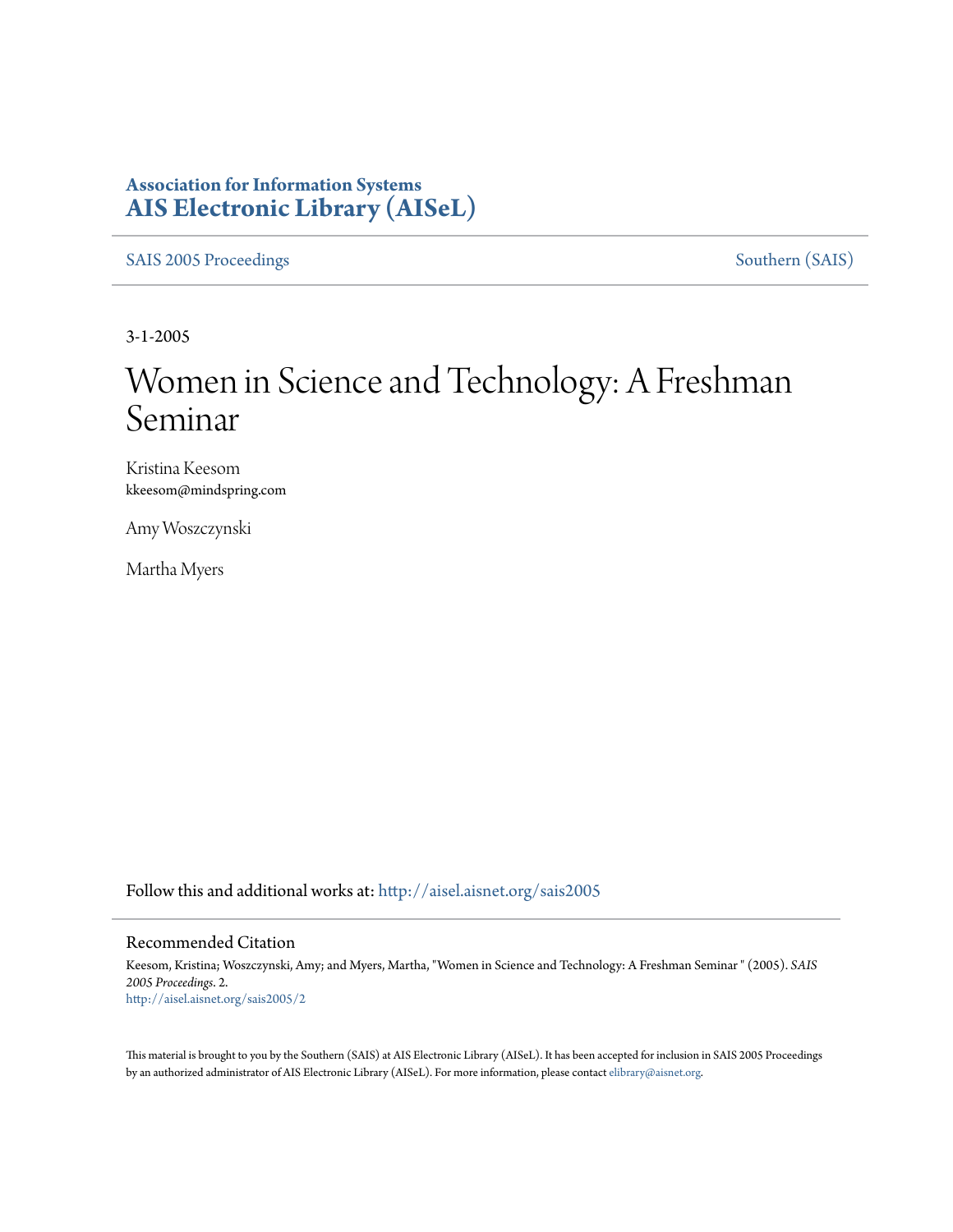## **WOMEN IN SCIENCE AND TECHNOLOGY: A FIRST-YEAR SEMINAR**

**Kristina Keesom Kennesaw State University**  kkeesom@mindspring.com

**Amy B. Woszczynski Kennesaw State University**  awoszczy@kennesaw.edu

**Martha Myers Kennesaw State University**  mmyers@kennesaw.edu

#### **Abstract**

*First Year Experience (FYE) courses target entering students and introduce them to the college environment and expectations for the college classroom. These courses have gained increasing popularity due to their positive impact on retention of students, as well as increased graduation rates. This case study describes a FYE course implemented to try to improve the retention of women in information technology, information systems, computer science, and other scientific fields. We have already offered the course once and are currently offering it a second time. In this presentation, we will describe lessons learned and provide recommendations for developing similar courses at other universities.* 

**Keywords:** First Year Experience, information technology, women

#### **IT: Not the Course of Least Resistance**

Students choosing Information technology (IT) and other computing majors face significant struggles to complete the rigorous technical program of study required at the university level. Past studies have shown attrition rates of between 25% and 50% for computer science and information systems majors (Bryant, Hauser, Scott, & Shulman, 2000), particularly when they take the first programming course (Beise, Myers, VanBrackle, & Chevli-Saroq, 2003). Often, students who initially select computer science as their major switch to information systems (Perez-Quinones, Bryant, Springsteel, & Radimsky, 2000) or a less-technically challenging degree program early in their college career. As early as 1981, Behforooz & Sharma noted the insufficiency of early courses in providing problem-solving techniques and related concepts. Further, even when students understand and are able to succeed in technical courses, they still may not understand how to translate this knowledge to real-world activities (Tolhurst & Baker, 2003). The first college experiences are likely to influence retention rates for students interested in such challenging fields as IT.

#### **Women IT Majors**

The statistics available clearly illustrate that women do not choose or complete science and technology degrees as often as men (National Science Foundation, 2003; Trauth, 2002). Women face particular challenges when attempting to major in IT, computer science, information systems, science and math-related fields (Margolis & Fisher, 2002). Studies have suggested making the classrooms more gender friendly, including actively encouraging participation from both sexes (Brown University, 1996) to attempt to overcome gender-related issues.

Women tend to report more often than men that professors do not take an interest in them (Scientific American, 1998). The lack of support and mentorship by the professors influences their selection of a major. Mentoring has often been suggested as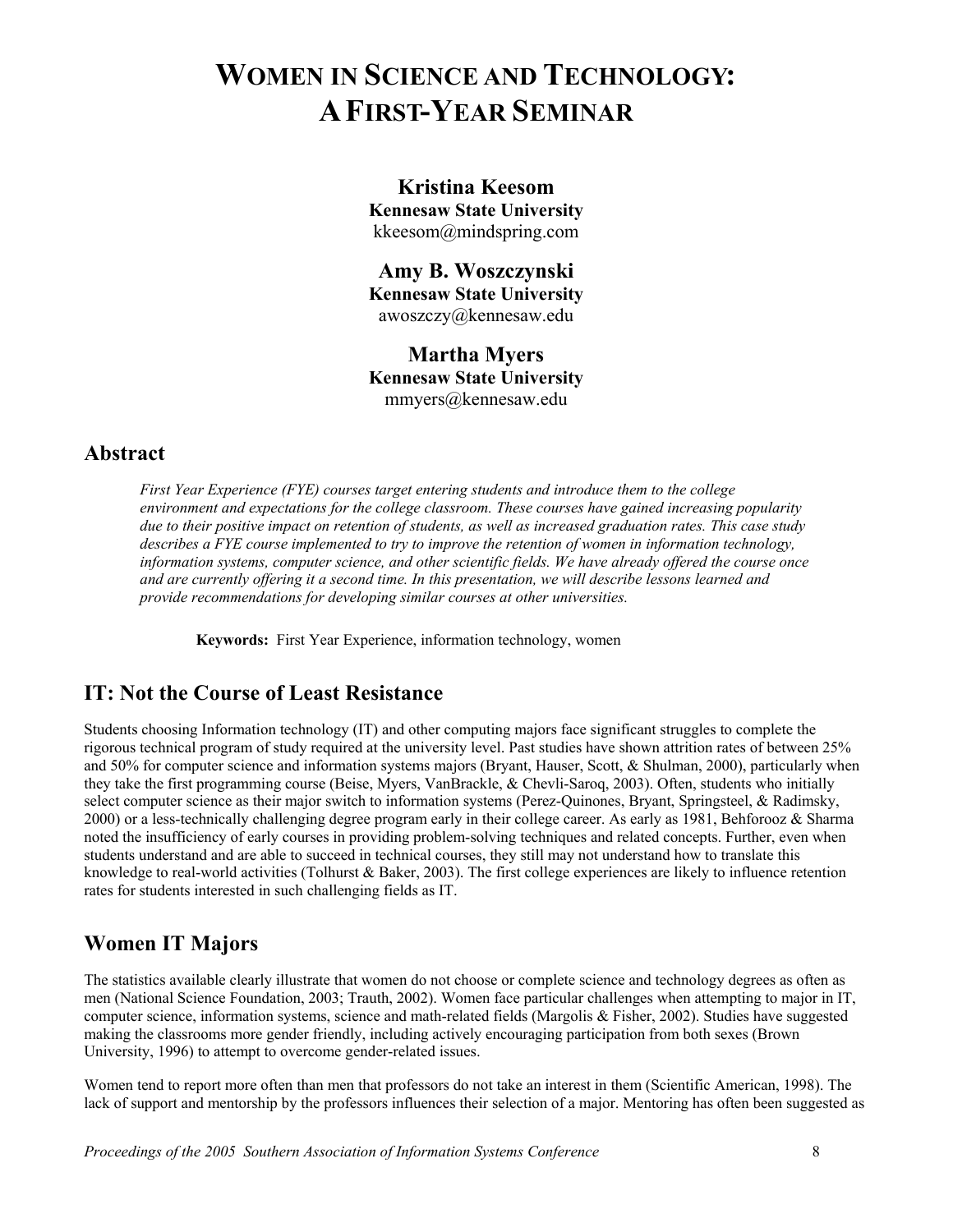an option that can positively impact females staying in IT and science-related disciplines (Didion, 1996; Miller & Kay, 2002; Trauth, 2002) at the undergraduate as well the graduate level (Holgate, 2000).

Recently, women have made many inroads in science-related disciplines. For example, in recent years, women have earned more than half of the mathematics degrees (De Palma, 2001). The same holds true for many science fields, including biology and chemistry. Why, then, has female representation in IT actually decreased over the last two decades? Researchers have called for studies into how to design intervention programs to recruit and retain women in IT fields (Blum, 2001). Further, intervention measures at various universities have shown great promise in increasing representation of women majors in computer science. For example, at Carnegie Mellon, 7% of entering freshman computer science majors were women, compared with 40% in the fall of 2000 (Blum, 2001), after intervention, recruitment, and retention programs were undertaken. Other universities (University of Michigan, 1996) have also reported similar successes after concerted efforts to engage, mentor, and retain women students.

Margolis & Fisher (2002) describe how universities must change in the following areas if more women are to be recruited, retained and graduated from IT programs: experience gap, admissions, good teaching, technology within context, culture, and secondary school outreach. Women and men report profoundly different experiences with computers and computing prior to attending a university. Men tend to have more experience with computers in general, and often their experiences may have focused on games. Because prior experience with computers does not seem to correlate with success in IT programs, it is important that admissions policies not favor those with computing history. Further, the context within which IT is taught can greatly impact its attractiveness for women. Women want to see real-world connections and connections with other disciplines. Applications and assignments that are limited to mathematics applications and computer games may hold little interest for many women. Furthermore, Margolis & Fisher tell us that "failures in pedagogy…affect women disproportionately" (p. 131). Therefore, particular attention must be paid to putting the most effective teachers into first and second year courses.

#### **First Year Experience Courses**

First Year Experience courses target entering students and introduce them to the college environment and expectations for the college classroom. Research has shown that such seminars are highly correlated to college success and degree completion. For example, Schnell, Louis, & Doetkott (2003) report increased graduation rates for students who take FYE courses. Crissman Ishler & Schreiber (2002) report that first year women in college have difficulty separating from friendships established during K-12 years, as they enter college for the first time. FYE courses may help these women transition into the college community. Donahue (2004) examined reflection essays written by freshmen students of both sexes, and determined that co-curricular activities may be important to typical students seeking new college bonds and relationships. Beaudin, Roth, Greenwood, & Boudreau (2002) also reported on a science cohort program that correlated with higher GPAs and the number of college credits earned. However, we are not aware of any study that examined the role of a first year seminar specifically designed for women who are interested in science and technology majors.

#### **Targeting Women IT and Science Majors**

In this study, we describe a first-year experience program that integrates the recommendations made by previous researchers (Blum, 2001; Miller & Kay, 2002; Trauth, 2002; von Hellens, Nielsen, & Beekhuyzen, 2004). Our long-term goal is to enhance recruitment, improve retention, and increase graduation rates for women by applying results from prior studies of women in science and technology. This paper describes a case study of a small group of targeted students. By improving the experiences of both students and teachers involved in the first-year courses (Tolhurst, 2003), we help students understand what is required of them to try to assure student success in IT-related careers, as recommended by Bryant et al. (2000). We further integrate the findings of other researchers, by focusing on problem-solving skills and real-world applications of technology. We also alert students to the gender inequities in IT-related fields and provide them with coping skills and intensive mentoring to attempt to reduce the attrition commonly seen in IT-related majors, and which is more pronounced in women IT majors than their men counterparts. In sum, we seek to outfit these students with the specific skills and knowledge that will allow them to flourish in science and technology.

#### **First Year Seminar: Women in Science and Technology**

During fall 2003, a special section of our First Year Seminar was offered for the first time. The theme was "Women in Science and Technology." It was advertised with the following introductory paragraph: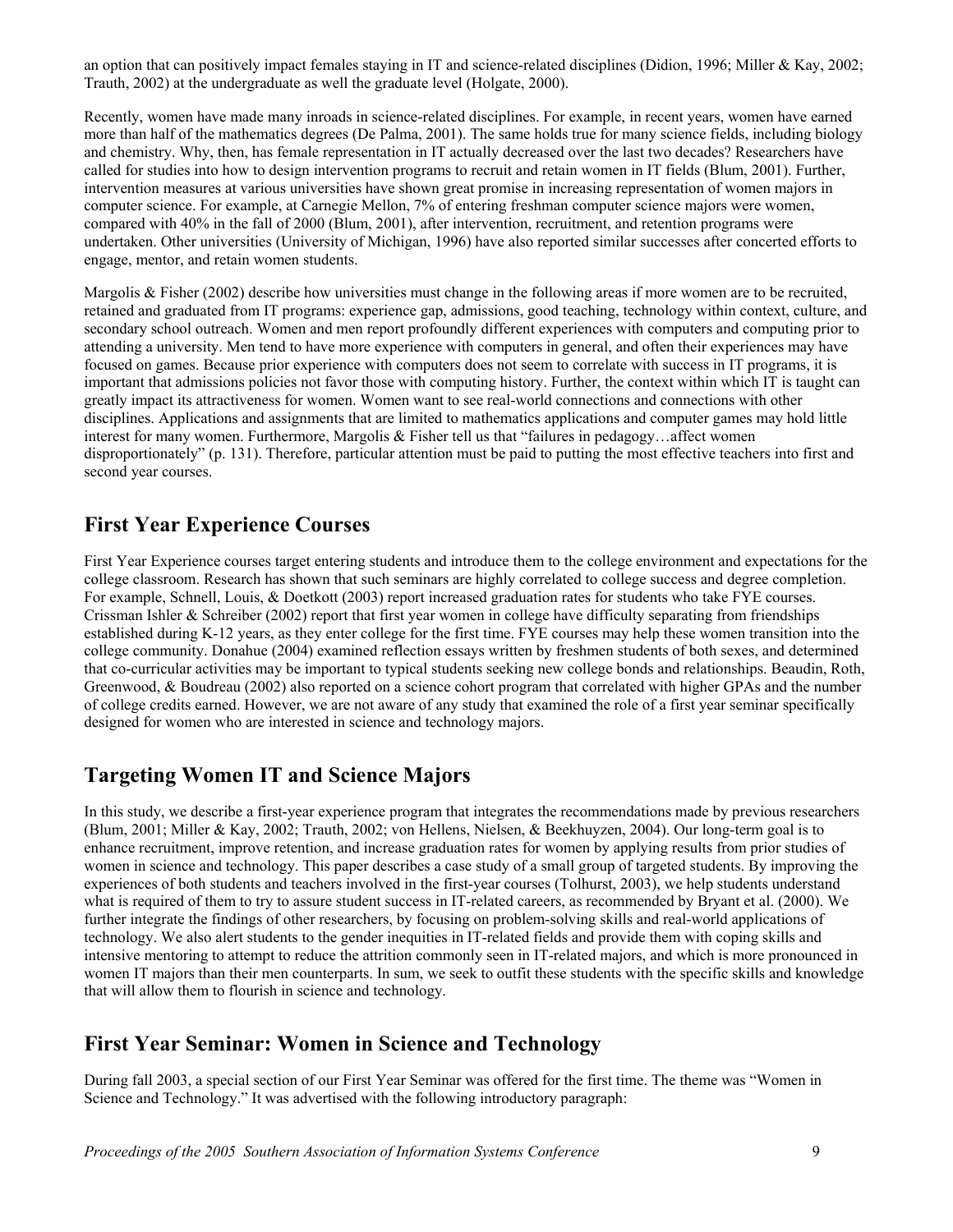Explore the myths and realities of a career in science, technology or mathematics. This section of  $\leq$  mitted $\geq$  will focus on issues related to women interested in these 21st century careers. Students will learn how to influence these fields and dissolve the glass ceiling. In addition you will learn how to succeed in Calculus, complete a degree in a challenging yet satisfying career, earn a high income and change the world!

Our university routinely offers general purpose sections of the First Year Seminar, as well as some sections that focus on themes. First year students living in our campus housing are in fact required to enroll in a "Learning Community," which is a cohort group of courses that typically includes a section of the general First Year Seminar. Students receive three hours of college credit as they are introduced to college life and trained in successful strategies for getting the most out of college.

During this first offering, intensive, targeted recruiting of incoming freshmen led to a fairly diverse group of students including 19 women and two men. Initially there were a few more men who may have enrolled without serious intent to study the advertised topic. They dropped the class during the first week. The remaining group was composed of students who were excited about attending college, interested in promoting women in the sciences, and for the most part, interested in pursuing careers in science or technology. Students had declared majors in biology, biotechnology, chemistry, computer science, information systems, mathematics and nursing.

Each student was assigned a female faculty mentor in their indicated major or interest area. Mentors and protégés met early in the semester at a social gathering, engaged in periodic one-on-one advising during the semester, and met again at a social gathering at the end of the semester. Students worked with mentors to develop a plan for completing their undergraduate degrees, something most of them had not really considered yet. The final social gathering included the surprise appearance by our university president, who related some of her own negative experiences as a first year student who was initially interested in science.

The course content included several field trips, research on famous women in science and technology, and presentations by practitioners, researchers, and other professionals interested in encouraging this set of students. For example, biology faculty guided students through a tour of the university's greenhouse and arboretum, explaining environmental issues and problems. Students also visited our student services offices, learning how to navigate the many unknown services a university offers its students, including paying traffic tickets. Students were also required to attend and report on professional meetings, especially those offered by clubs in the sciences and technology. Classroom presentations included the following topics:

- Math Success and How to Use Your Programmable Calculator
- Top 10 IT Skills
- The Accidental Plagiarist
- Ethical Implications of the Information Age
- Myths of CSI
- Forensics and Biotechnology
- Panel of Female Seniors in Science and Technology
- Roles We Play Skit and Discussion

This course was offered for the second time during fall 2004, and will be offered again during fall 2005. Due to time restrictions, it was not possible to engage in the same level of intensive recruiting for the class of 2004. As a result, very few of the enrolled students planned to major in science or technology. It will be interesting to determine if this early exposure encourages some of them to pursue a degree in science or technology at a future time. It will also be interesting to follow up with the students, especially the women who participated in the first focused, themed section of our FYE Seminar.

### **Next Steps**

The high attrition rate of science and technology students – particularly IT and related majors – is not a new phenomenon. In our own university, we experience unacceptable completion rates in pre-calculus and the first programming course. Indeed, students have struggled to complete rigorous technical programs for years. For women, the rates of non-completion, change of majors, and other indications of disaffection are all correlated with the dearth of women in IT-related fields. We believe that by reaching out to these women early in their college career, over time, we can decrease the drop-out rate for women IT and science majors. Our experiences with fall 2003 and fall 2004 students inform our planning for the 2005 offering of this

*Proceedings of the 2005 Southern Association of Information Systems Conference* 10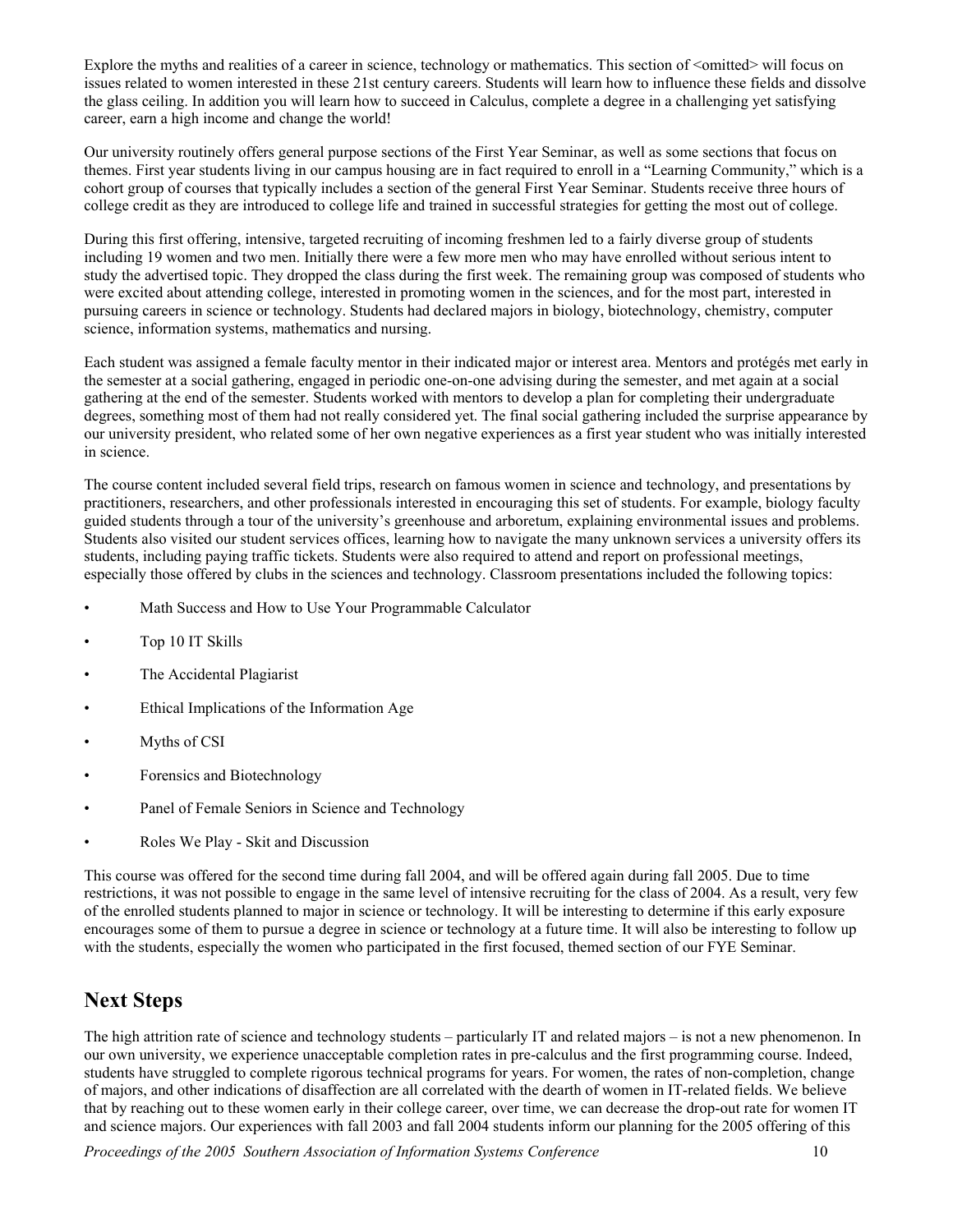themed FYE seminar. The 2005 version will be structured as a Learning Community, a cohort of three courses: this FYE seminar, the typical pre-calculus course for science students, and English composition. The three faculty involved are developing a tightly integrated program of study to emphasize women's success and natural place in the sciences and technology. We will also engage in intensive recruiting efforts to make certain that we attract students who are truly interested in these fields.

#### **Recommendations**

As with any case study, there are limitations to what can be generalized. Our university is a large public university where the majority of students are women, yet the majority of IT majors are men. The university is experiencing enrollment growth, primarily from traditional first year students emerging from high school. Thus, our experiences may be applicable to other similar university environments. We recommend that similar campuses wishing to attract women to science and technology consider creating a tightly focused first year experience for students who enter with an expressed interest in these fields. A cohesive, coherent focus on women in science and technology is critical to the goals of this course.

In sum, it is critical that women coming out of high school with an interest in IT and science-related fields be given an opportunity to succeed. Success is possible if the following areas are addressed, either through a course, or a cohort of courses: experience gaps, admissions policies, placement of the most effective teachers, providing a real-world context for the study of technology and science, as well as an honest examination and revision to the culture of the science and technology classroom. By implementing intensive mentoring and faculty-student interaction, using classroom role-playing, developing skills to help students complete technical courses of study, and increasing the awareness of potential difficulties faced by women in IT and science-related fields, we have already seen some limited success. We believe that women can and should achieve in the exciting fields of IT and science.

#### **References**

- Behforooz, A. & Sharma, O. P. (1981). A one-year introductory course for computer science undergraduate program. *Proceedings of the Twelfth SIGCSE Technical Symposium on Computer Science Education*, 46-49, St. Louis, MO.
- Beaudin, B. Q., Roth, R. L., Greenwood, J. H., Jr., & Boudreau, L. A. (2002). Science cohort model: Expanding the pipeline for science majors*. Journal of the First Year and Students in Transition*, *14*(2), 105-132.
- Beise, C., Myers, M., VanBrackle, L., & Chevli-Saroq, N. (2003). An examination of age, race, and sex as predictors of success in the first programming course. *Journal of Informatics Education & Research*, *5*(1), 51-64.
- Blum, L. (2001). Women in computer science: The Carnegie Mellon experience. Forthcoming in *The Future of the University: The University of the Future*, based on report to Carnegie Mellon President Jared Cohon on Year 1 activities of the Women@SCS Advisory Council.
- Brown University (1996). *Achieving gender equity in science classrooms: A guide for faculty*. Published by the Office of the Dean of the College at Brown University, Funded by The New England Consortium for Undergraduate Science Education (NECUSE), Providence, RI. Retrieved May 18, 2001, from http://www.brown.edu/Administration/Science\_Education/Gender\_Equity/ Equity\_handbook1.html.
- Bryant, R., Hauser, G., Scott, T. & Shulman, S. (2000). Advising incoming CS students for what lies ahead. *Proceedings of the Second Annual Consortium on Computing in Small Colleges (CCSC) Northwestern Conference*, 7, Beaverton, OR.
- Crissman Ishler, J. L., & Schreiber, S. (2002). First-year female students: Perceptions of friendship. *Journal of the First Year and Students in Transition*, *14*(2), 89-104.
- De Palma, P. (2001). Why women avoid computer science, *Communications of the ACM*, *44*(6), 27-29.
- Didion, C. J. (1996, May). Motivating women students*. Journal of College Science Teaching*, *25*, 439.
- Donahue, L. (2004). Connections and reflections: Creating a positive learning environment for first-year students*. Journal of the First Year and Students in Transition*, *16*(1), 77-100.
- Holgate, S. A. (2000, October 27). The not so odd couple. *The Times Higher Education Supplement*, 1459, 28-29.